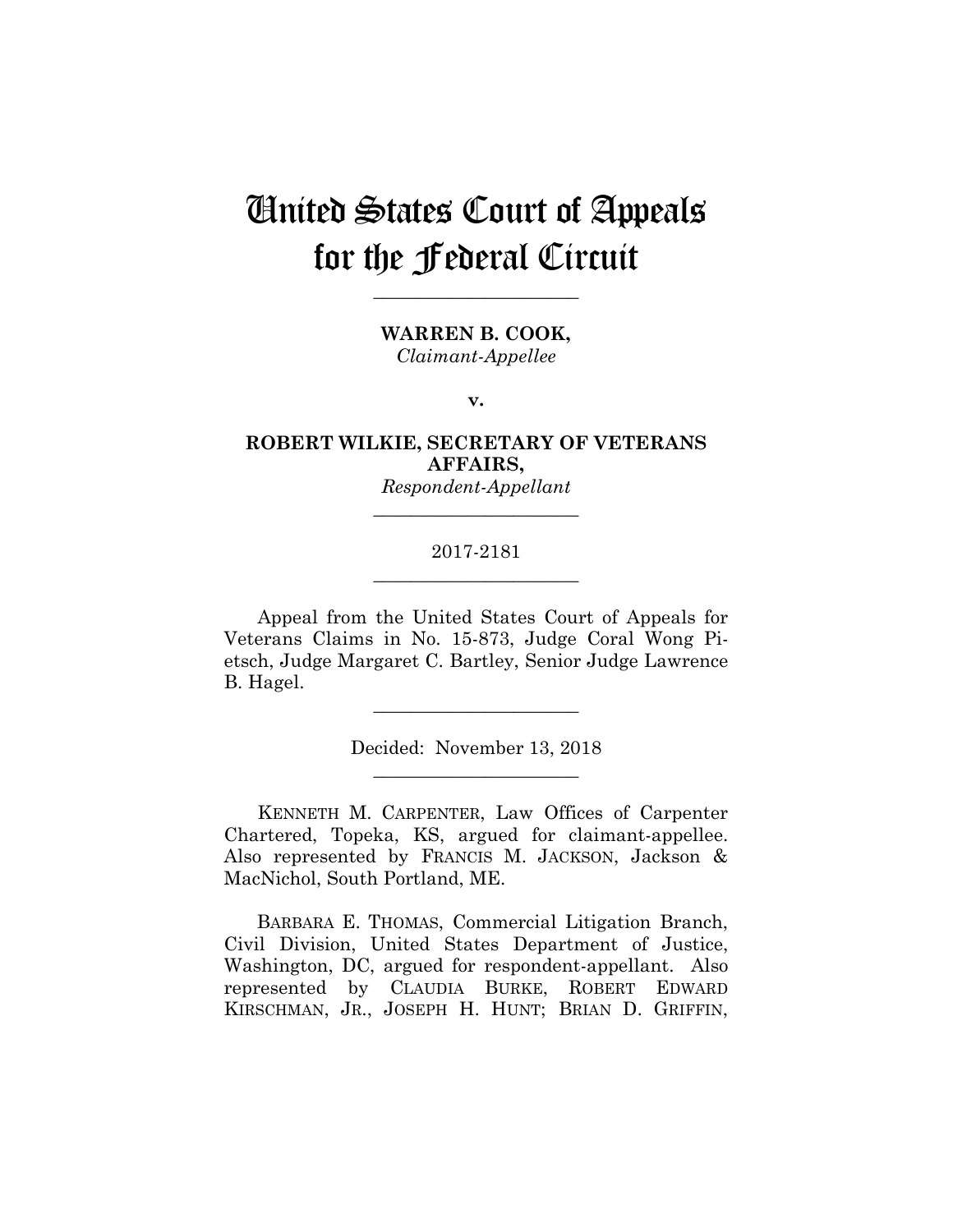BRANDON A. JONAS, Office of General Counsel, United States Department of Veterans Affairs, Washington, DC.

 JOHN D. NILES, Covington & Burling LLP, Washington, DC, argued for amicus curiae National Association of Veterans' Advocates, Inc. Also represented by, EINAR STOLE; MARK RYAN LIPPMAN, The Veterans Law Group, La Jolla, CA.

Before NEWMAN, LOURIE, and CLEVENGER, *Circuit Judges*.

 $\mathcal{L}_\text{max}$  and  $\mathcal{L}_\text{max}$  and  $\mathcal{L}_\text{max}$  and  $\mathcal{L}_\text{max}$ 

## LOURIE, *Circuit Judge*.

1

The Secretary of Veterans Affairs ("the Secretary" or "VA") appeals from the decision of the United States Court of Appeals for Veterans Claims ("Veterans Court") vacating the decision of the Board of Veterans' Appeals ("Board") and remanding for the Board to grant Appellee Warren B. Cook an additional hearing. *Cook v. Snyder*, 28 Vet. App. 330, 346 (2017) ("*Decision*"). Because the Veterans Court did not err in concluding that Cook was entitled to an opportunity for a further Board hearing, we affirm.

# I. BACKGROUND

In the Veterans' Judicial Review Act, Congress codified a veteran's longstanding right to a Board hearing. Under the provision at issue, "[t]he Board *shall decide any appeal* only after affording the appellant *an opportunity for a hearing*." 38 U.S.C. § 7107(b) (2012) (emphases added).1The parties dispute whether § 7107(b) requires

<sup>1</sup> Congress has recently amended this provision, *see*  Veterans Appeals Improvement and Modernization Act of 2017, Pub. L. No. 115-55, § 2(t), 131 Stat. 1105, 1112–13 (2017), and the amended scheme will become generally applicable to appeals arising from claims initially decided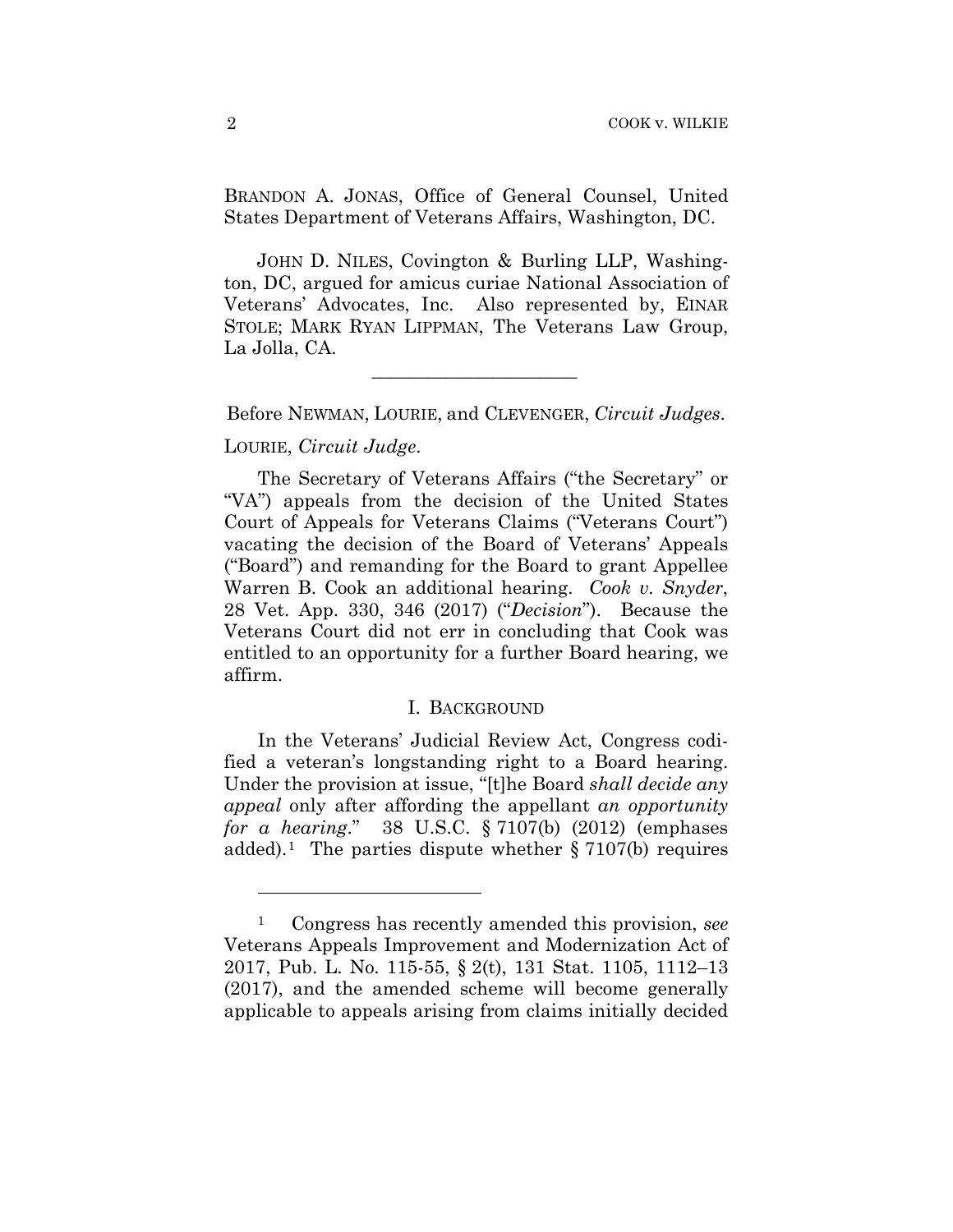l

the Board to provide an opportunity for another hearing when it reconsiders an appeal after a vacatur and remand from the Veterans Court. In particular, the Secretary urges that if the Board has already held a hearing earlier in a case, § 7107(b) does not require an opportunity for an additional hearing post-remand. Cook and his supporting amicus, the National Organization of Veterans' Advocates (collectively, "Cook"), argue that § 7107(b) entitles an appellant to an opportunity for a hearing whenever the Board decides an appeal, including on remand.

The Veterans Court agreed with Cook. Its decision details the factual and procedural history of Cook's case. *Decision*, 28 Vet. App. at 333–34. We discuss only the facts pertinent to this appeal, which solely concerns the interpretation of § 7107(b).

#### A.

Cook served on active duty in the Navy from 1972 to 1973. *Id.* at 333. During this period, Cook's service records indicated that he experienced back pain. *Id.* In 2000, Cook sought service connection for certain back problems and later filed a claim for total disability based on individual unemployability ("TDIU"), also backrelated. *Id.* at 333–34. The regional office ("RO") denied both claims. *Id.* at 333. Cook appealed to the Board and testified at a Board hearing in 2012 about his back problems and their effects on his employment. *Id.* The Board remanded both the service connection and TDIU claims to the RO for further development, but the RO denied both claims. *Id.* at 333–34.

Cook again appealed to the Board and requested an additional hearing to present further evidence. *Id.* at 334.

after a date that has not yet been determined, *id.* § 2(x), 131 Stat. at 1115; Appellant's Br. 28. The amended statute is indisputably not applicable to this appeal.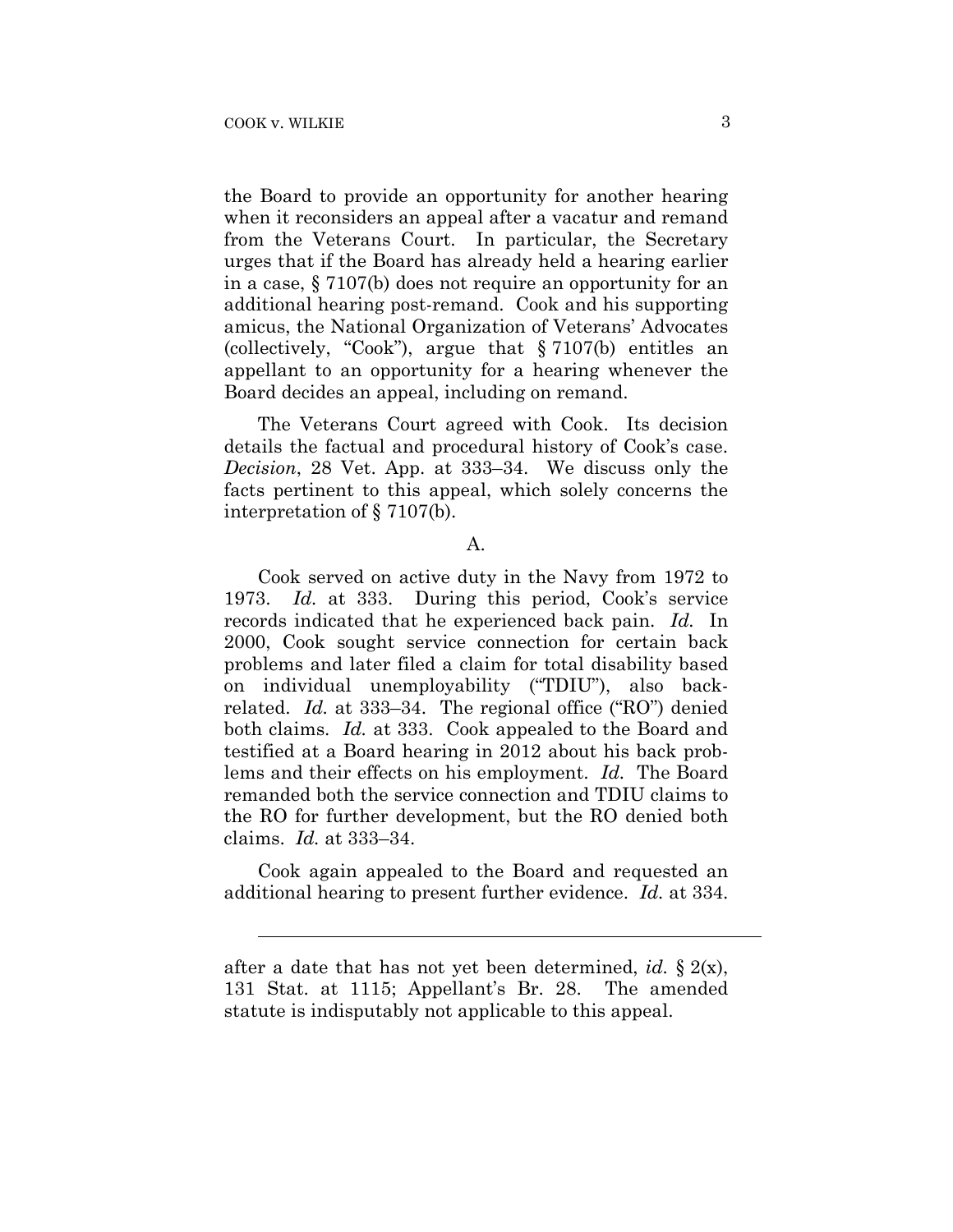The Board denied Cook that additional hearing, explaining that Cook "was already afforded a Board hearing" and that "no further hearing is necessary," J.A. 129, and denied both of his claims. Cook appealed to the Veterans Court, which, upon joint motion by Cook and the Secretary, vacated the Board's decision and remanded for further proceedings because the Board did not adequately explain its decision. *Decision*, 28 Vet. App. at 334. Specifically, the parties agreed that the Board failed to identify or discuss a medical report supporting Cook's claim. J.A. 192–94, 196.

On remand, Cook again requested another Board hearing to "present[] additional evidence in the form of [his] testimony." *Decision*, 28 Vet. App. at 334 (alterations in original). As in his previous appeal, the Board denied Cook such a hearing, reasoning that "[a]s the Veteran has been afforded a Board hearing, no further hearing is necessary." J.A. 142. The Board also denied Cook's claims for service connection and TDIU. *Decision*, 28 Vet. App. at 334.

Cook appealed to the Veterans Court, arguing that the Board violated his constitutional due process rights by denying his request for a further hearing.The Veterans Court referred the case to a three-judge panel and requested supplemental briefing on whether any statute or regulation entitled Cook to a Board hearing on remand when a Board hearing had already been provided.

## B.

In its decision now on appeal, the Veterans Court considered the question of statutory interpretation at issue under the framework applied in *Chevron U.S.A., Inc. v. Natural Resources Defense Council, Inc.*, 467 U.S. 837 (1984). The Veterans Court held that the plain language of § 7107(b) did not clearly answer whether a claimant is entitled to a post-remand Board hearing when he has already had a previous Board hearing. *Decision*, 28 Vet.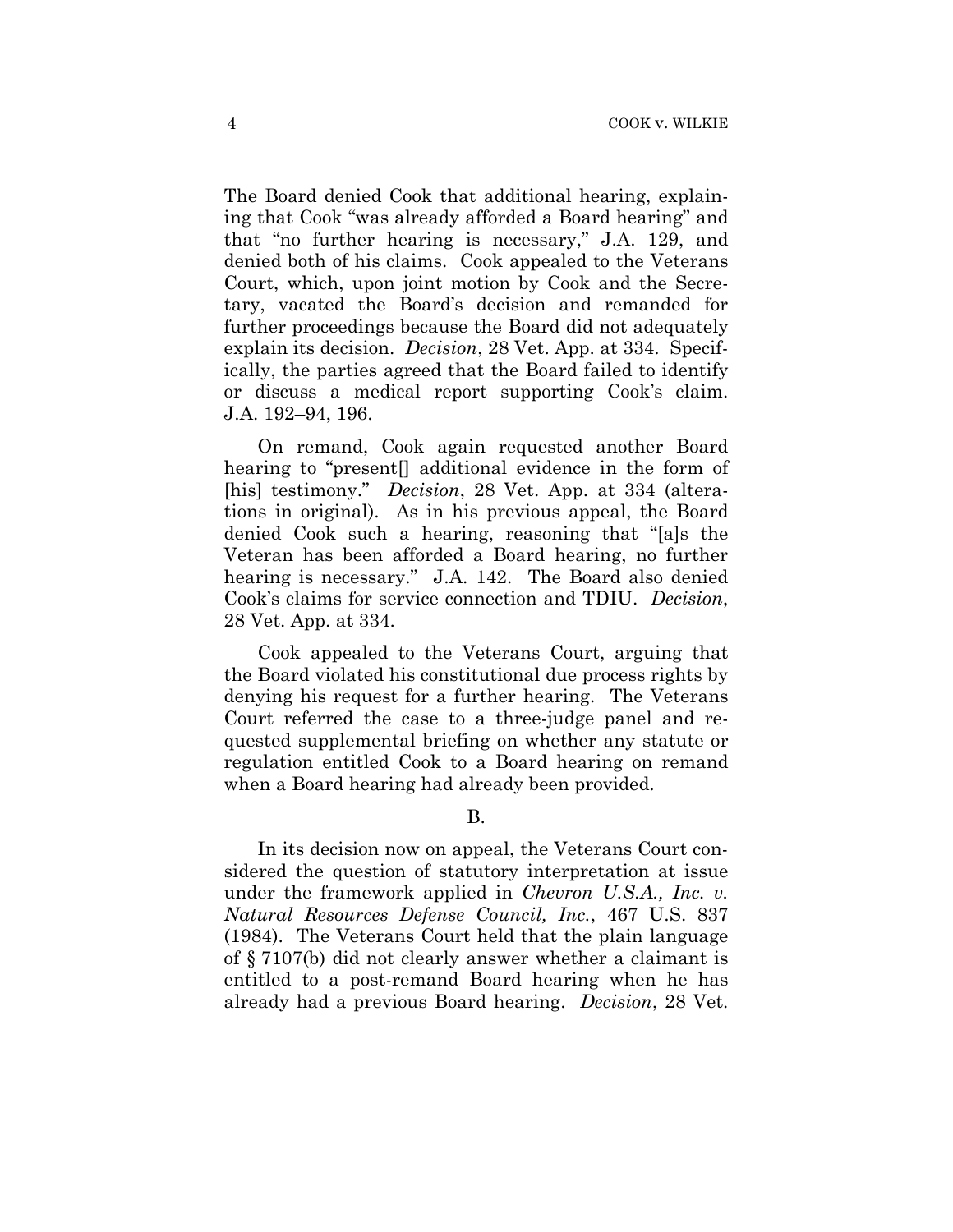App. at 338–39. Nonetheless, the court determined that the agency's interpretation—that § 7107(b) guarantees a claimant only a single Board hearing over the lifetime of his claim—did not warrant *Chevron* deference. *Id.* at 339. There were two reasons stated for this. First, the regulation proffered by the Secretary did not resolve the ambiguity in the statute and just repeated the ambiguous statutory language with minor differences in phrasing. Id. (discussing 38 C.F.R. § 20.700(a) ("A hearing on appeal will be granted if an appellant ... expresses a desire to appear in person.")). Second, the regulation predated the statute, so the regulation "cannot possibly have been promulgated to interpret" the statute. *Id.* at 339–40. As *Chevron* deference did not apply, the Veterans Court interpreted the statute under the principles of *Skidmore v. Swift & Co.*, 323 U.S. 134 (1944). *Id.* at 340. The court thus considered the Secretary's interpretation and "all those factors which give it power to persuade, if lacking power to control." *Id.* (quoting *Skidmore*, 323 U.S. at 140).

Considering the plain meaning of § 7107(b), the Veterans Court concluded that the Secretary's interpretation lacked such power. The phrase "an opportunity for a hearing," according to the court, did not resolve the parties' dispute because the indefinite articles "a" and "an" may mean "one" or "any," depending on context. *Id.* at 340–41. Nor did the language of § 7107(b) as a whole. Although the Veterans Court considered the phrase "shall decide any appeal" to somewhat favor Cook's interpretation as "it suggests that the Board must provide a hearing each or any time an appeal is before it for a decision," the court also observed that the statute did not clearly contemplate multiple Board hearings upon request. *Id.* at 341.

The court therefore turned to the overall statutory scheme. This favored Cook's right to a post-remand Board hearing, the court reasoned, as the overall veter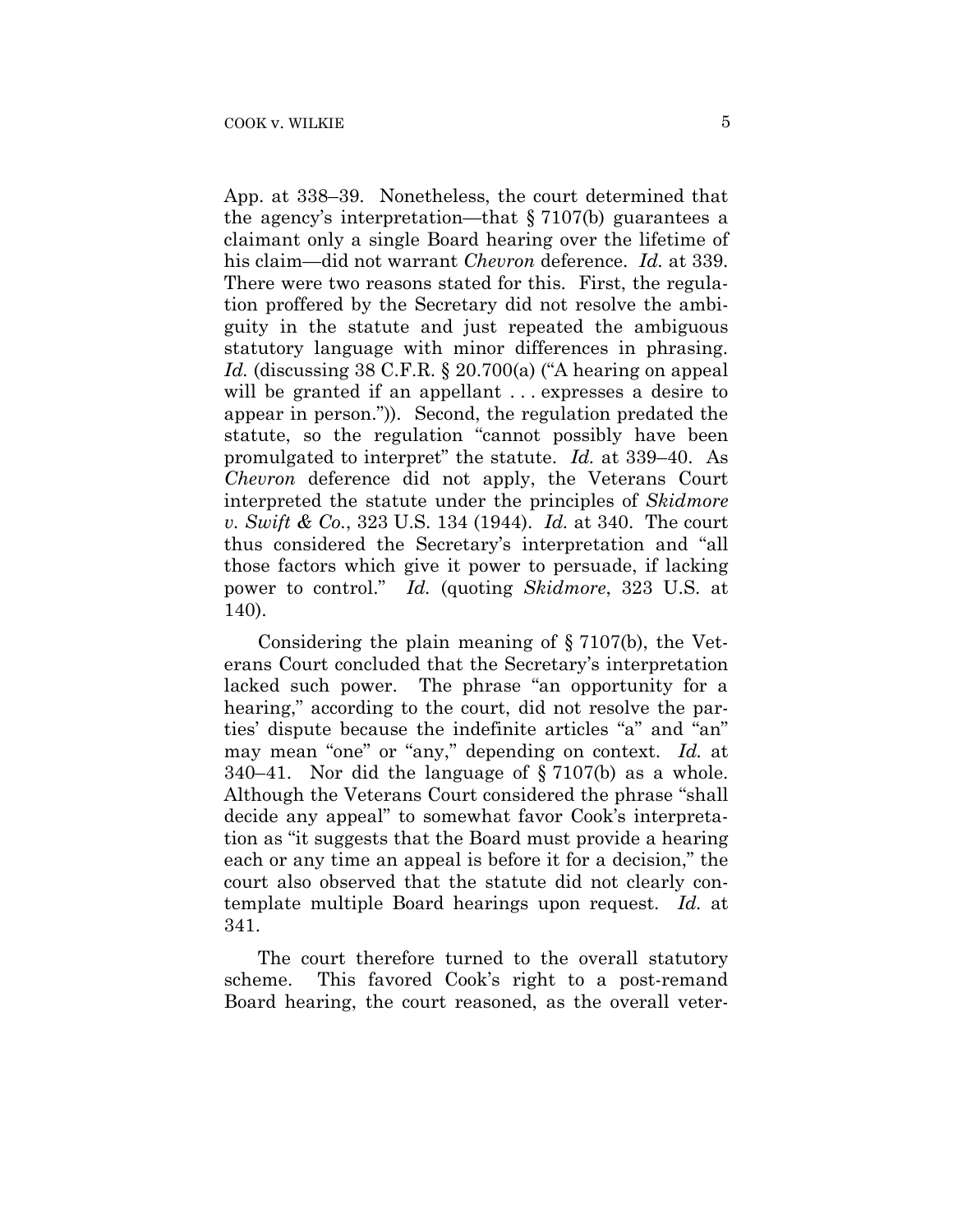ans' adjudicatory process is solicitous of veterans' claims. *Id.* at 342. As the focus of a veteran's claim may evolve over its lifetime, the court determined that construing § 7107(b) as providing only an entitlement to a single Board hearing "would be neither solicitous of a claimant nor productive of informed Board decisionmaking." *Id.*  Furthermore, the Veterans Court noted that in these circumstances "any doubt in the interpretation of a VA statute must be resolved in favor of a veteran." *Id.* at 345.

Thus, the Veterans Court ultimately concluded that § 7107(b) entitles an appellant to an opportunity for a Board hearing following a vacatur and remand from the Veterans Court, even if that appellant was previously given a Board hearing in the case. *Id.* at 346. The court vacated the Board's decision and remanded for additional proceedings. The Secretary's appeal here followed.

#### II. DISCUSSION

## A.

We have jurisdiction over appeals from the Veterans Court "with respect to the validity of a decision of the [Veterans] Court on . . . any statute or regulation . . . or any interpretation thereof (other than a determination as to a factual matter) that was relied on by the [Veterans] Court in making the decision." 38 U.S.C. § 7292(a); *see id.*  § 7292(d)(1) ("The Court of Appeals for the Federal Circuit shall decide all relevant questions of law, including interpreting constitutional and statutory provisions."). While this statutory grant of jurisdiction does not explicitly premise appellate review on the finality of a decision from the Veterans Court, we generally do not review non-final decisions from that court such as the remand order here. *See, e.g.*, *Williams v. Principi*, 275 F.3d 1361, 1363–64 (Fed. Cir. 2002).

There is an exception to the finality rule that applies if the following conditions are met: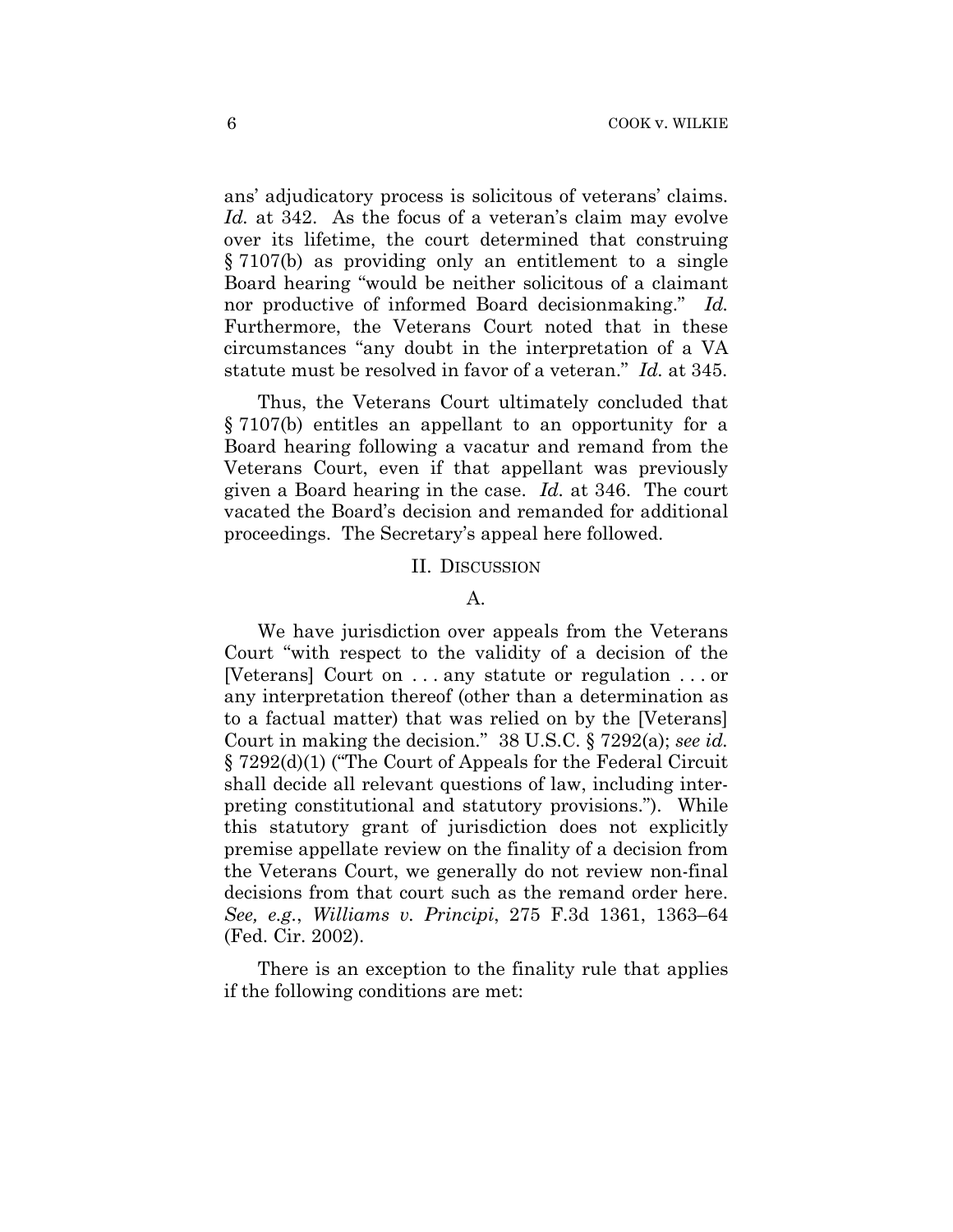(1) there must have been a clear and final decision of a legal issue that . . . will directly govern the remand proceedings . . . ; (2) the resolution of the legal issues must adversely affect the party seeking review; and, (3) there must be a substantial risk that the decision would not survive a remand, *i.e.*, that the remand proceeding may moot the issue.

#### *Williams*, 275 F.3d at 1364 (footnotes omitted).

Both the Secretary and Cook agree that the decision of the Veterans Court satisfies each condition, *see* Appellant's Br. 2–3; Appellee's Br. 1, with the Secretary arguing as follows. First, the court decided a legal question of statutory interpretation that will "directly govern" the remand proceedings by requiring the Board to give Cook an opportunity for a hearing. Second, the court's construction of § 7107(b) adversely affects the agency by forcing it to reallocate resources to provide additional Board hearings for Cook and similarly situated appellants. Third, remanding and enforcing the Veterans Court's order would cause the Board to hold a hearing, mooting the issue of whether Cook is entitled to a hearing on remand at all.

We agree with the parties that the exception to finality summarized in *Williams* squarely applies to this appeal: (1) the Veterans Court's interpretation of § 7107(b) would directly govern the remand proceedings by requiring the Board to hold a hearing; (2) that interpretation adversely affects the agency by forcing it to divert resources to hold more hearings, contrary to the Secretary's wishes; and (3) waiting for the remand and Board hearing would moot the issue of whether such a hearing is required.

Consequently, we conclude that we have jurisdiction over the legal question concerning the Veterans Court's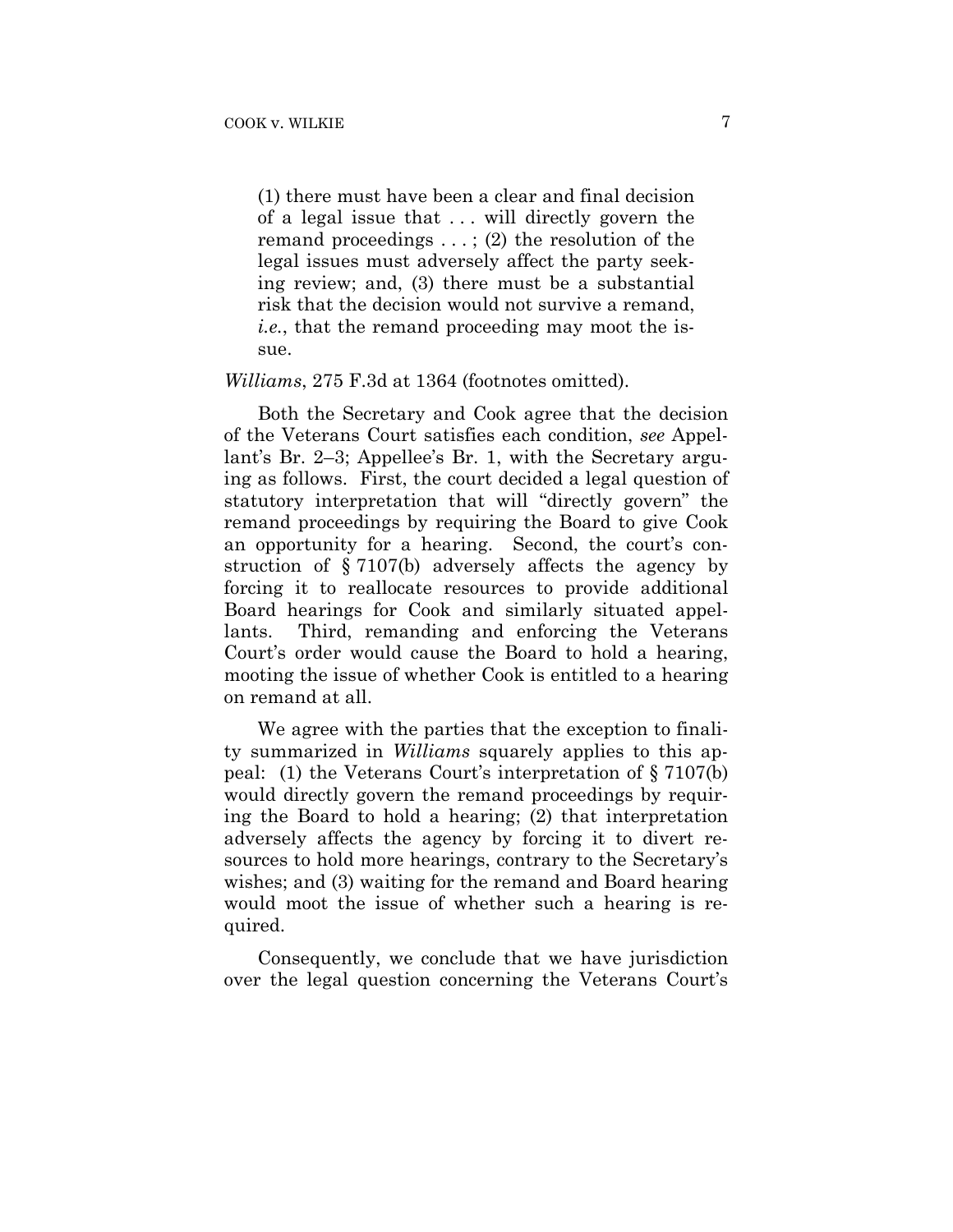interpretation of § 7107(b). 38 U.S.C. § 7292(d)(1). We therefore proceed to the merits.

### B.

We review the Veterans Court's statutory interpretation *de novo*. *DeLaRosa v. Peake*, 515 F.3d 1319, 1321 (Fed. Cir. 2008). The Secretary has not requested *Chevron* deference for his interpretation, and we agree with the Veterans Court's conclusion that no such deference is warranted because the Secretary has not promulgated a regulation interpreting § 7107(b). *See Decision*, 28 Vet. App. at 339–40. Accordingly, we will ascertain the best meaning of § 7107(b) "by employing the traditional tools of statutory construction; we examine the statute's text, structure, and legislative history, and apply the relevant canons of interpretation." *Delverde, SrL v. United States*, 202 F.3d 1360, 1363 (Fed. Cir. 2000).

The Secretary argues that § 7107(b) does not entitle a claimant to a Board hearing after remand from the Veterans Court if the Board has already given the claimant a hearing earlier in the case. According to the Secretary, the word "appeal" only refers to the submission of certain forms for the Board's initial review and does not encompass subsequent adjudications on remand.

Cook responds that the plain language of  $\S 7107(b)$ unambiguously entitles a claimant to a Board hearing before the Board decides any appeal, including after a remand. Even if the statute is ambiguous, Cook argues that § 7107(b) should be interpreted in favor of a claimant's request for a post-remand hearing.

We agree with Cook that § 7107(b) entitles him to an opportunity for an additional Board hearing in these circumstances. As always, we begin with the text of the statute. Section 7107(b) reads as follows: "[t]he Board shall decide any appeal only after affording the appellant an opportunity for a hearing." Thus, before the Board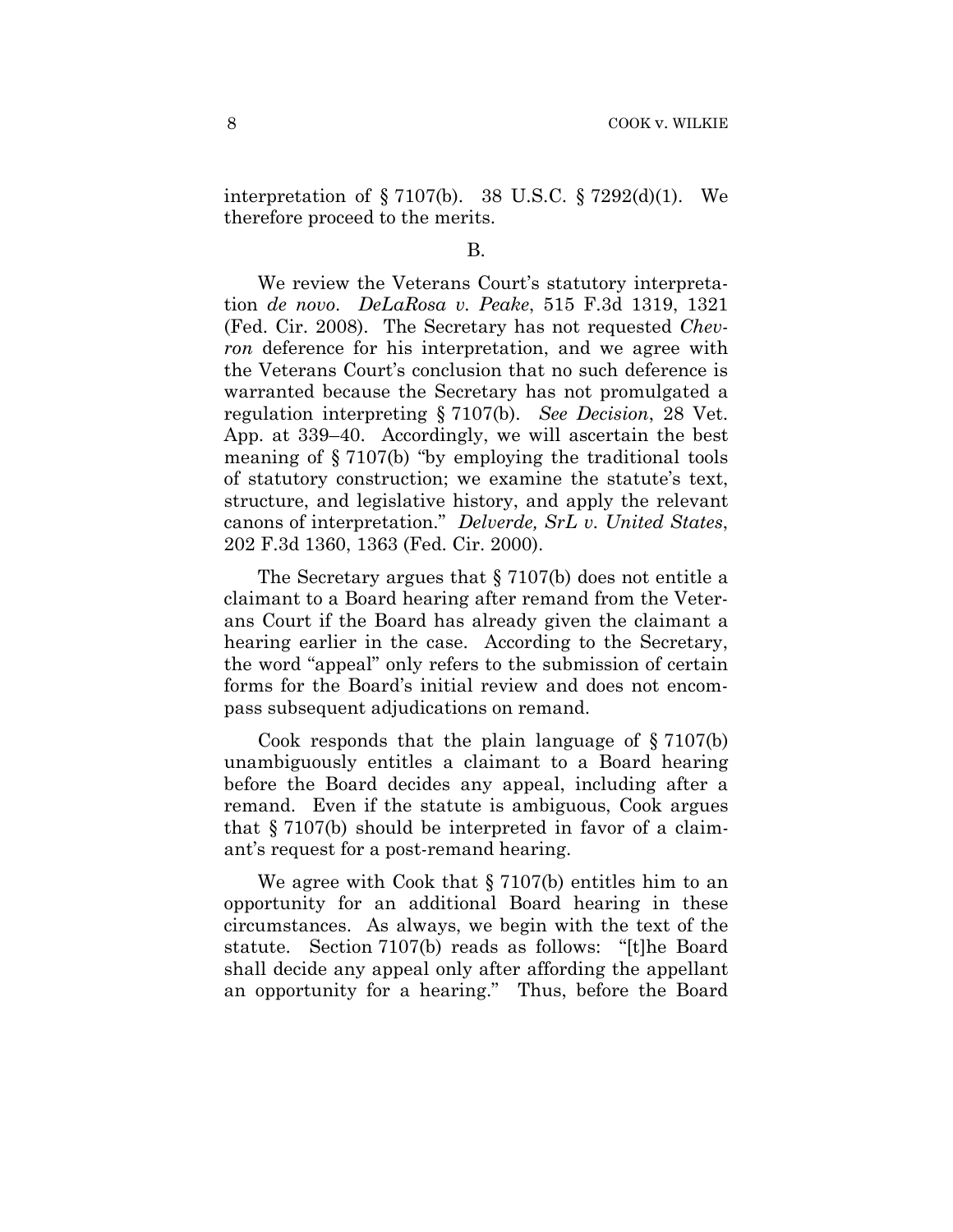"decide[s] any appeal," it must afford the appellant "an opportunity for a hearing."

We first address the phrase "decide any appeal." As the Supreme Court has recently observed, "the word 'any' naturally carries 'an expansive meaning.'" *SAS Inst., Inc. v. Iancu*, 138 S. Ct. 1348, 1354 (2018) (quoting *United States v. Gonzales*, 520 U.S. 1, 5 (1997)). When coupled with a singular noun in an affirmative context, "any" typically "refer[s] to a member of a particular group or class without distinction or limitation" and "impl[ies] *every* member of the class or group." *Id.* (alterations and emphasis in original) (quoting Oxford English Dictionary (3d ed., Mar. 2016)); *see also Barsebäck Kraft AB v. United States*, 121 F.3d 1475, 1481 (Fed. Cir. 1997) ("'[A]ny' is generally used in the sense of 'all' or 'every' and its meaning is most comprehensive."). In § 7107(b), the word "any" modifies the singular "appeal" in an affirmative context, *i.e.*, the statute imposes a positive duty on the Board to provide an opportunity for a hearing before it decides any appeal. Accordingly, the phrase "any appeal" indicates that the Board is not free to curate which appeals are entitled to "an opportunity for a hearing." *See SAS Inst.*, 138 S. Ct. at 1353. The Board must provide such an opportunity before it decides every appeal.

The next question is whether the Board decides an "appeal" when it again reviews an RO's decision following an order of the Veterans Court vacating and remanding the Board's prior decision. Again, the text supplies an answer. An appeal is "[a] proceeding undertaken to have a decision reconsidered by a higher authority; esp[ecially], the submission of a lower court's or agency's decision to a higher court for review and possible reversal." *Appeal*, Black's Law Dictionary (10th ed. 2014). Here, the Veterans Court vacated the Board's decision. This "nullif[ied] or cancel[led]" the decision, making it void. *Vacate*, Black's Law Dictionary (10th ed. 2014). As the Veterans Court voided the Board's prior decision, on remand the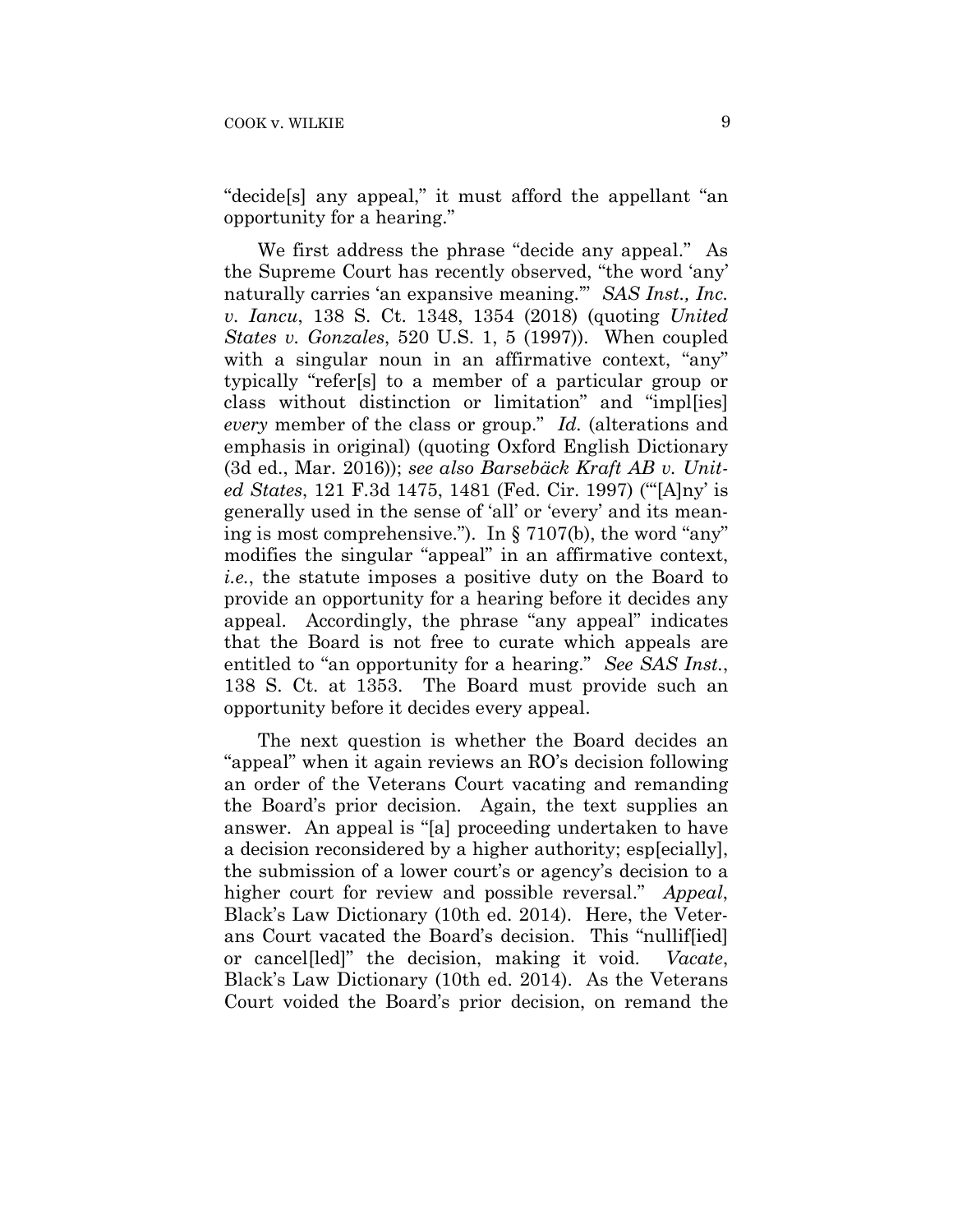Board must review the RO's decision anew in accordance with the Veterans Court's instructions. In other words, the Board must again decide the appeal, or a "proceeding undertaken to have a decision reconsidered by a higher authority." Because the Board must decide the appeal on remand, we conclude that § 7107(b) requires the Board to afford the appellant an opportunity for another hearing.2

The Secretary does not dispute the ordinary meaning of "appeal," but emphasizes interpreting an appeal as "the *submission* of a lower court's or agency's decision to a higher court for review and possible reversal." *Appeal*, Black's Law Dictionary (10th ed. 2014) (emphasis added). That aspect of an appeal, the Secretary contends, is consistent with the agency's own regulation defining an "appeal" as consisting of "a timely filed Notice of Disagreement . . . and, after a Statement of the Case has been furnished, a timely filed Substantive Appeal." 38 C.F.R. § 20.200. We agree with the Secretary that these authorities may help to illuminate the meaning of "appeal," but they do not resolve the instant question of statutory interpretation. That is because § 7107(b) conditions the Board *deciding* an appeal on affording an appellant an opportunity for a hearing. Consequently, when an appeal is again reviewed and decided by the Board on remand, a claimant is entitled to an additional opportunity for a hearing.

In sum, the text of § 7107(b) better supports Cook's argument that the Board must provide a claimant an opportunity for a hearing before it decides every appeal,

1

<sup>2</sup> We do not hold that all remand orders from the Veterans Court to the Board necessarily trigger the opportunity for a hearing requirement of § 7107(b). Certain ministerial remands, for example, may not require the Board to decide an appeal.